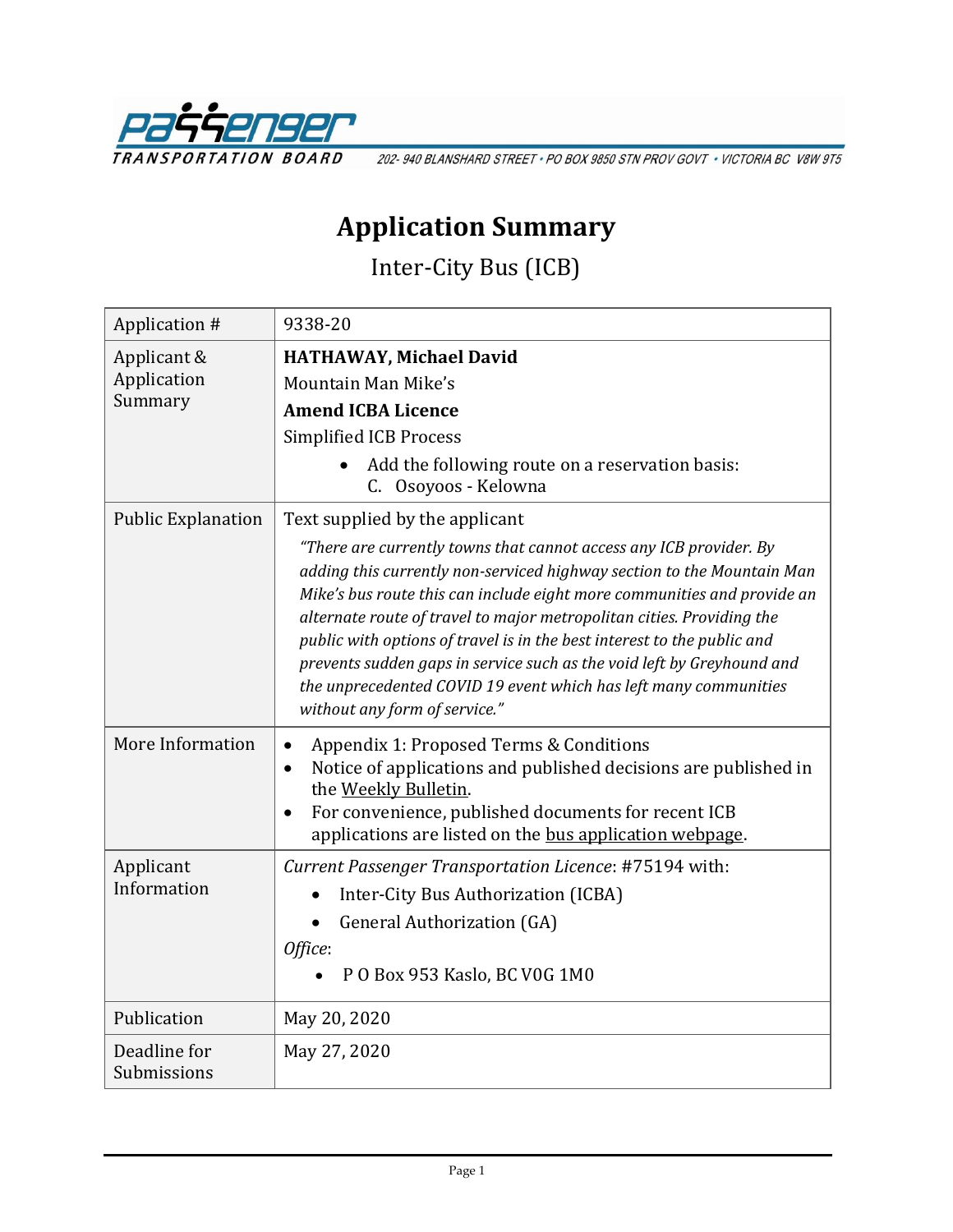## **Appendix 1**

## **HATHAWAY, Michael David**

Mountain Man Mike's

## **Special Authorization & Proposed Terms & Conditions of Licence**

The applicant seeks approval of amendments to its Inter-City Bus Authorization (ICBA) that, if approved in whole, will contain the terms and condition set out below.

| <b>Special Authorization</b><br><b>INTER-CITY BUS AUTHORIZATION (ICBA)</b><br><b>Terms &amp; Conditions</b> |                                                                                                                                                                                                                                                                                                                                                                                                                                                                                                                             |  |  |  |
|-------------------------------------------------------------------------------------------------------------|-----------------------------------------------------------------------------------------------------------------------------------------------------------------------------------------------------------------------------------------------------------------------------------------------------------------------------------------------------------------------------------------------------------------------------------------------------------------------------------------------------------------------------|--|--|--|
| <b>Definitions</b>                                                                                          | "Board" means the Passenger Transportation Board<br>"Registrar" means the Registrar, Passenger Transportation                                                                                                                                                                                                                                                                                                                                                                                                               |  |  |  |
| A. Legislative Requirements                                                                                 |                                                                                                                                                                                                                                                                                                                                                                                                                                                                                                                             |  |  |  |
| <b>Vehicle Identifiers</b>                                                                                  | Each motor vehicle operated under this authorization must display, at<br>the times and in the form and manner required by the Registrar, a<br>vehicle identifier that is:<br>(a) issued to the licensee by the Registrar; or<br>(b) authorized by the Registrar to be issued by the licensee.                                                                                                                                                                                                                               |  |  |  |
| <b>B.</b> Services                                                                                          |                                                                                                                                                                                                                                                                                                                                                                                                                                                                                                                             |  |  |  |
| <b>Services</b>                                                                                             | Transportation of passengers must be provided:<br>(a) on a scheduled basis; and<br>(b) in accordance with minimum frequencies and other terms and<br>conditions of licence that apply to the routes and route points.                                                                                                                                                                                                                                                                                                       |  |  |  |
| <b>Schedules</b>                                                                                            | The licence holder must publish, in a manner accessible to the general<br>public, a schedule for each route with the time and location of each<br>stop; and must carry in each vehicle a copy of the schedule that the<br>vehicle is following.                                                                                                                                                                                                                                                                             |  |  |  |
| Service<br>Exception                                                                                        | Routes may only be operated on a "pre-booked" or "reservation<br>required" basis if the route points are:<br>(a) designated as reservation required in the licence;<br>(b) identified as pre-booked or reservation required in all current;<br>published schedule information; and<br>(c) available at all times for pre-booking or reservation on the<br>licensee's website.<br>When these conditions are met and when no reservations have been<br>received for pick up or drop off at one or more points on the route by |  |  |  |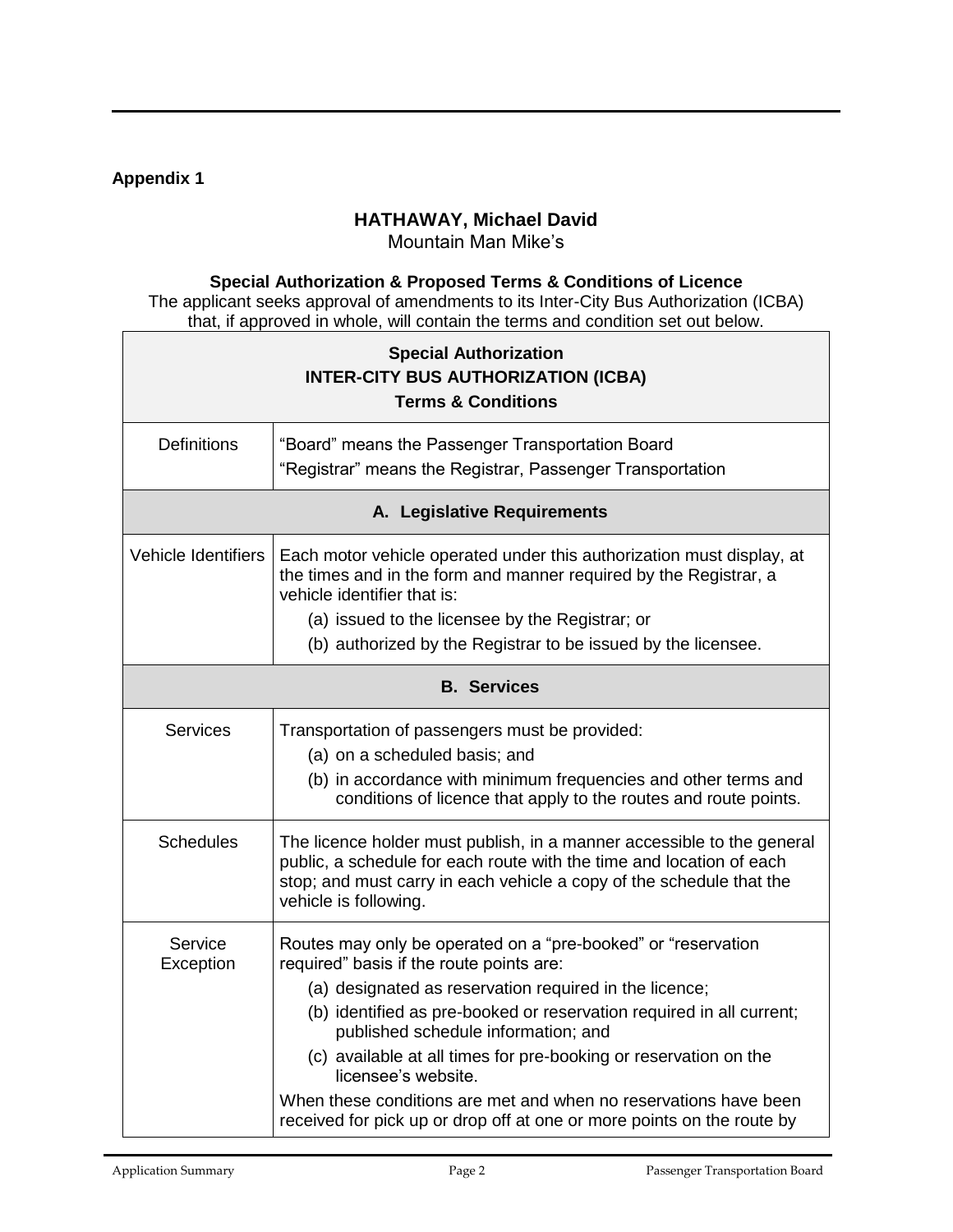|                             | the time service is scheduled to be provided, the licence holder has the<br>option of not providing service to those points that would otherwise be<br>required.                                                                |                                                                                                                                  |  |
|-----------------------------|---------------------------------------------------------------------------------------------------------------------------------------------------------------------------------------------------------------------------------|----------------------------------------------------------------------------------------------------------------------------------|--|
| <b>Alternative Points</b>   | The licence holder may pick up or drop off passengers at any location,<br>municipality or unincorporated area that is between the terminating<br>points and along the highway corridors for the inter-city bus routes<br>below. |                                                                                                                                  |  |
| <b>Route A</b>              |                                                                                                                                                                                                                                 |                                                                                                                                  |  |
| <b>Terminating Point 1:</b> |                                                                                                                                                                                                                                 | <b>Village of Kaslo</b>                                                                                                          |  |
| <b>Terminating Point 2:</b> |                                                                                                                                                                                                                                 | <b>City of Vancouver</b>                                                                                                         |  |
| Corridors:                  |                                                                                                                                                                                                                                 | Highway 1: Vancouver - Hope<br>Highway 3: Hope - YCG Airport<br>Highway 3A: YCG Airport - Balfour<br>Highway 31: Balfour - Kaslo |  |
| <b>Route Points</b>         |                                                                                                                                                                                                                                 | Minimum Frequencies                                                                                                              |  |
| Village of Kaslo            |                                                                                                                                                                                                                                 | 1 trip per week (each direction)                                                                                                 |  |
| Ainsworth                   |                                                                                                                                                                                                                                 | 1 trip per week (each direction)                                                                                                 |  |
| <b>Balfour</b>              |                                                                                                                                                                                                                                 | 1 trip per week (each direction)                                                                                                 |  |
| City of Nelson              |                                                                                                                                                                                                                                 | 1 trip per week (each direction)                                                                                                 |  |
| City of Castlegar           |                                                                                                                                                                                                                                 | 1 trip per week (each direction)                                                                                                 |  |
| <b>Christina Lake</b>       |                                                                                                                                                                                                                                 | 1 trip per week (each direction)                                                                                                 |  |
| <b>City of Grand Forks</b>  |                                                                                                                                                                                                                                 | 1 trip per week (each direction)                                                                                                 |  |
| City of Greenwood           |                                                                                                                                                                                                                                 | 1 trip per week (each direction)                                                                                                 |  |
| <b>Rock Creek</b>           |                                                                                                                                                                                                                                 | 1 trip per week (each direction)                                                                                                 |  |
| Town of Osoyoos             |                                                                                                                                                                                                                                 | 1 trip per week (each direction)                                                                                                 |  |
| City of Keremeos            |                                                                                                                                                                                                                                 | 1 trip per week (each direction)                                                                                                 |  |
| Town of Princeton           |                                                                                                                                                                                                                                 | 1 trip per week (each direction)                                                                                                 |  |
| District of Hope            |                                                                                                                                                                                                                                 | 1 trip per week (each direction)                                                                                                 |  |
| City of Chilliwack          |                                                                                                                                                                                                                                 | 1 trip per week (each direction)                                                                                                 |  |
| City of Abbotsford          |                                                                                                                                                                                                                                 | 1 trip per week (each direction)                                                                                                 |  |
| City of Vancouver           |                                                                                                                                                                                                                                 | 1 trip per week (each direction)                                                                                                 |  |
| <b>Route B</b>              |                                                                                                                                                                                                                                 |                                                                                                                                  |  |
| <b>Terminating Point 1:</b> |                                                                                                                                                                                                                                 | <b>Village of Kaslo</b>                                                                                                          |  |
| <b>Terminating Point 2:</b> |                                                                                                                                                                                                                                 | <b>BC/Alberta Border (Highway 3)</b>                                                                                             |  |